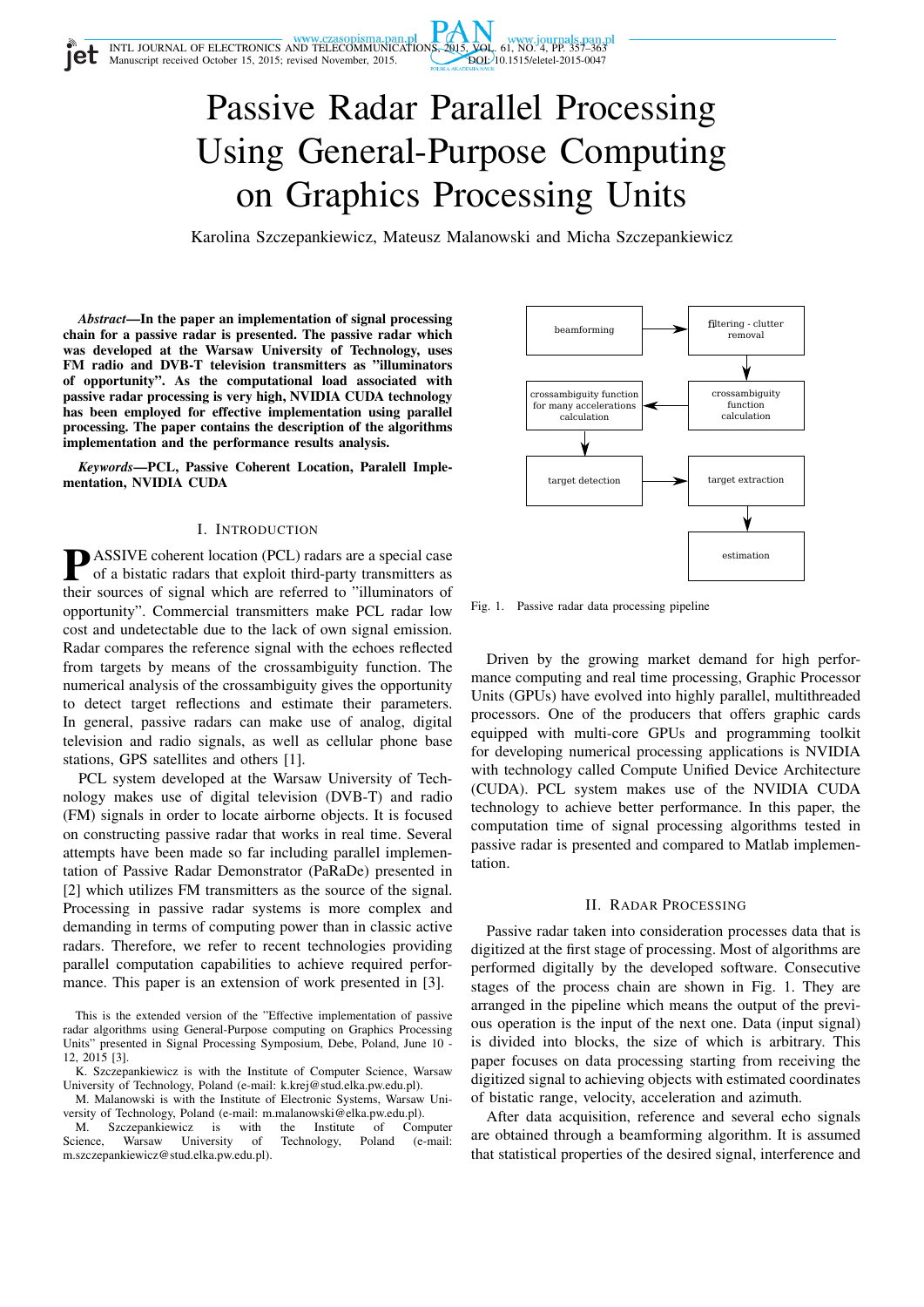

www.journals.pan.pl

antenna parameters are known. Beamforming coefficients are obtained by the calibration procedure [4]. Then several beams of the signal are obtained by the linear combination of input data and calculated coefficients.

Signal after beamforming still contains strong clutter component, which can mask reflected echoes of the targets. For that reason, the filtering procedure is done. It uses two filters:

- Adaptive lattice filter [5], [6] with short order.
- FFT (Fast Fourier Transform)-based clutter canceller for the best performance.

Both filters divide data into arbitrarily sized blocks. The lattice filter consists of vector operations: dot products, additions and multiplications, whereas FFT-based clutter removal uses mainly Fast Fourier Transform.

Afterwards, the crossambiguity function is calculated and the results are range-doppler matrix for all signal beams (3-dimensional structure). Likewise in filtering, signal is divided into small blocks and partial correlation is calculated. Signals are modulated and range profiles are obtained using FFT. For DVB-T signals an additional stretch procedure is executed [7]. Algorithm can work in two modes. In the first one, the size of the block is computed using only the parameters of the radar, such as bistatic range and bistatic velocity. This can result in block sizes which are not power of 2, which in turn can lead to slow calculation of the FFTs. In the second mode the size of blocks is assumed to be a power of 2. This usually means that the amount of data is increased, however, the time of FFT algorithm computation is reduced. Crossambiguity function is calculated for several acceleration values. For that purpose, Finite Impulse Response (FIR) filter has been used [1], [8], [9]. After the filtering stage, 4-dimensional matrix of range, doppler, acceleration and beam is obtained.

The 4-dimensional matrix from the previous stage is passed to the detection procedure. It uses the two dimensional Cell Averaging Constant False Alarm Rate (CACFAR) [10] operating in range-velocity dimensions to detect targets. Data from each acceleration and each beam are processed separately. Bins of the beam-acceleration-range-Doppler surface which exceed selected detection threshold are marked as containers of target echoes. These detections are passed to the extractor.

Extraction consists of copying target echoes from large four dimensional matrix to object containers. The individual detections are clustered together using image processing algorithms. As a result, single detections which are close to each other are combined into potential targets.

Potential objects are passed to the estimator module to determine precise targets parameters. As a result plots corresponding to detected targets are created. Further processing, which is out of scope of this paper, includes bistatic tracking, target localization and Cartesian tracking.

## III. MATLAB IMPLEMENTATION OF PASSIVE RADAR

Presented radar processing was firstly implemented in the Matlab environment to check correctness and improve the quality of the algorithms in terms of target detection. An example of application performance is presented in Tab. I. In

TABLE I TIME RESULTS OF PROCESSING STAGES FOR FM SIGNAL (MATLAB IMPLEMENTATION)



Fig. 2. GPU and CPU architecture comparison, Fig. 3 in [11]

the experiment parameters typical for FM based radar were assumed: sampling frequency of 200 kHz, integration time of 1 s and carrier frequency of 100 MHz. Maximum radar range in the crossambiguity function was set to 400 km and maximum velocity was set to 1000 m/s.

The obtained results clearly show that Matlab implementation is not suitable for real-time operations. It is, however, a good starting point for other implementations, as it may serve as a reference solution for assessing numerical correctness of alternative implementations. Among many possibilities of different languages and hardware platforms the CUDA GPU technology has been selected for further development.

## IV. NVIDIA CUDA TECHNOLOGY

CUDA is a parallel computing platform released by NVIDIA, the programming model of which allows programmers to access existing parallel computational elements in graphics cards. Not only can Graphical Processing Units (GPUs) be used for graphic calculations but also for general purpose computing. GPUs differ from Central Processing Units (CPUs) in more transistors dedicated to data processing than controlling activities, which is presented in Fig. 2. Therefore, different programming approach has to be used [12]. Moreover, the application development may be done using CUDA libraries e.g. CUDA C language. Furthermore, highly optimized tools such as cuBLAS (for numerical computation) and cuFFT (parallel implementation of FFT algorithm) libraries facilitate creating effective processing applications. Constantly enhanced computing environment makes this technology attractive for radar processing engineers.

The devices used at the Warsaw University of Technology for passive radar processing have compute capability [11] more than 2.0, such as GTX Titan (Fig. 3) with 2688 CUDA cores, base clock of 837 MHz and memory bandwidth of 288.4 GB/s [13].

In the following section, parallel realization of passive radar algorithms is presented. Described stages of processing are performed using single precision floating point numbers.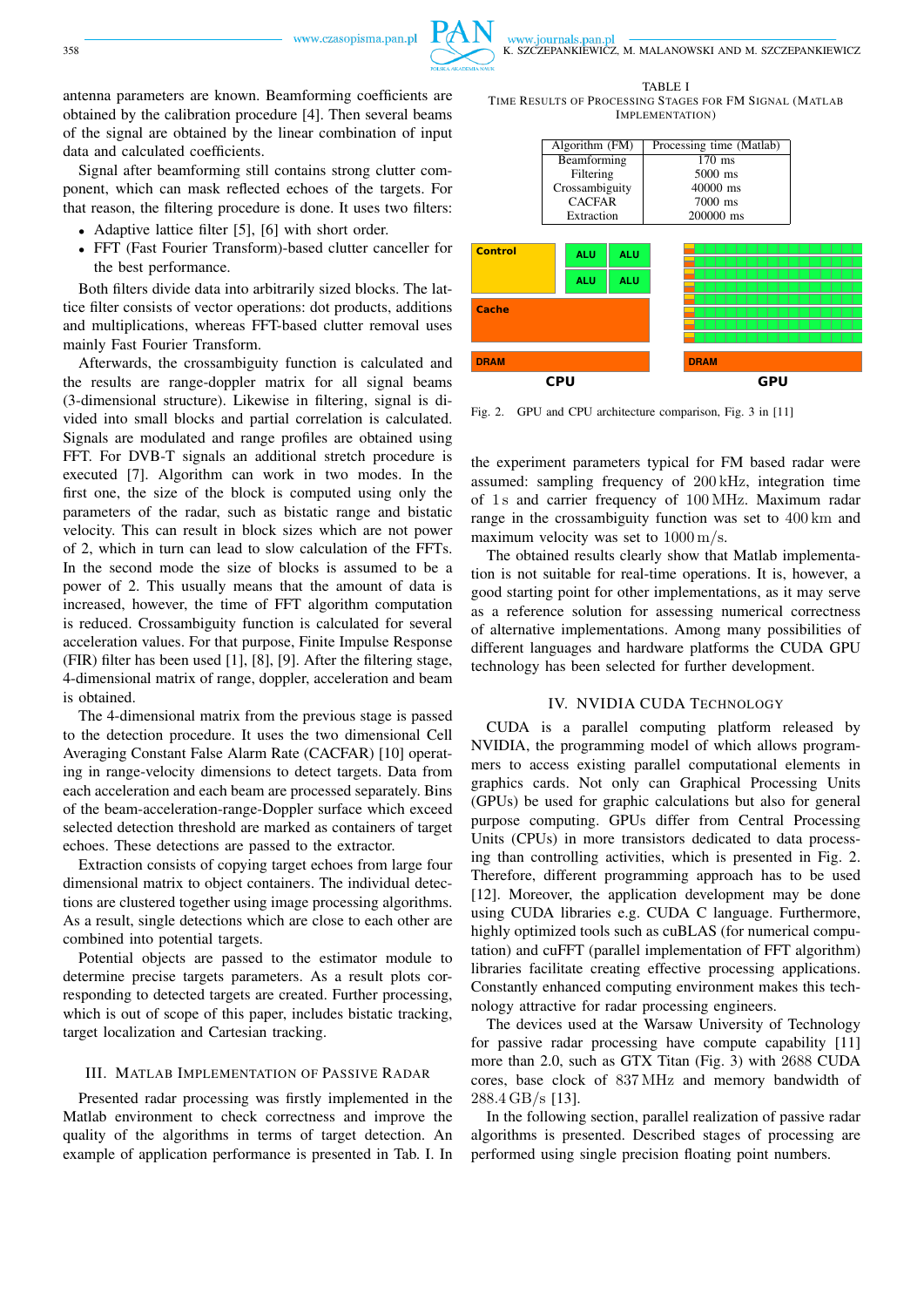

 $PA$ 

www.journals.pan.pl

www.czasopisma.pan.pl

Fig. 3. Geforce GTX Titan, Fig. in [13]

# V. PARALLEL REALIZATION OF PASSIVE RADAR **ALGORITHMS**

Overall performance of developed solution depends on the configuration of CUDA blocks dimensions [14], [15]. However, it is strictly connected to the architecture of a graphic card and requires separate tuning.

During the process of implementation several problems were encountered. Large amount of input and processing data limited possible optimization techniques. In some cases, data layout could not be properly padded. Amount of graphics card memory appeared to be the bottleneck of the implementation for more demanding DVB-T signals.

#### *A. Beamforming*

The beamforming procedure is realized simply by multiplying the matrix of the input signals by the matrix of fixed beamforming coefficients. As a result, the signal corresponding to a digitally formed beam is a linear combination of the input signals. One CUDA function (*kernel*) is used for additional scaling the coefficients and data transposition, but since the number of coefficients is very low, this operation is irrelevant as far as computational time is concerned. The linear combination was firstly realized with the usage of cuBLAS library function *cublasCgemm* [16]. However, the results of the profiling tool (NVIDIA Visual profiler) showed that the coefficient of GPU card utilization was at the level of 46.4%. The reason for this is that the routine from cuBLAS library used for calculations is optimized for multiplying large matrices. Input matrix for beamforming procedure is  $N \times M$ , where M is number of antennas and  $N$  is the number of signal samples in a processed block. The coefficient matrix size is  $M \times L$ , where L is the number of beams and usually  $M, L \ll N$ . Therefore, beamforming can be decomposed to many tasks of small matrices multiplications as shown in Fig. 4. This kind of multiplication can be performed by *cublasCgemmBatched* routine from cuBLAS library. This solution was not satisfactory either, because internal matrix division performed by the cuBLAS routine did not provide any growth in efficiency. On the other hand, the result achieved for undivided input data matrix was about 31, 33% faster than initial solution. Taking that all into consideration, a



Fig. 4. Beamforming matrix multiplication decomposition to many tasks

special kernel was implemented for multiplying matrices in the beamforming procedure. Designed algorithm performed 65, 50% faster than the initial solution and achieved 91.9% GPU utilization due to significant reduction of used registers by each block of threads.

## *B. Filtering – Clutter Removal*

Formed beams of the signal are passed to the filtering procedure. FFT-based clutter removal algorithm uses several CUDA kernels for signal shifting, modulation and correlation calculation. During correlation procedure blocks are processed simultaneously. For inner product calculation, the schema known as "map and reduce" is used (Fig. 5). Each number from the signal is mapped into one CUDA thread. A block of threads realizes summation with the usage of on-chip shared memory which is faster than global RAM memory. Results from multiple blocks are gathered (reduced) through atomic addition CUDA instructions on global memory to achieve as much parallelism as possible. FFT is proceeded by highly optimized cuFFT library [17] for many batches with overlay at once.

Adaptive lattice filtering is performed when a low order filter is desired. The algorithm consists of two parts: a lattice predictor and a delay line [2]. The signal is divided into blocks. Partial correlation and norm calculation is implemented for all blocks simultaneously in terms of the map-reduce procedure described above.

## *C. Crossambiguity Function Calculation*

The correlation function for small blocks is calculated by performing FFT/multiplication/IFFT consecutively. Results of multiplications are obtained by a simple kernel function. Each number in the signal matrix is mapped into one CUDA thread. CUDA cuFFT library is used to compute FFT of the signal divided into blocks. The procedure consists of several CUDA kernel functions used to modulate and normalize the signal after inverse FFT. Afterwards, the FIR filter implemented in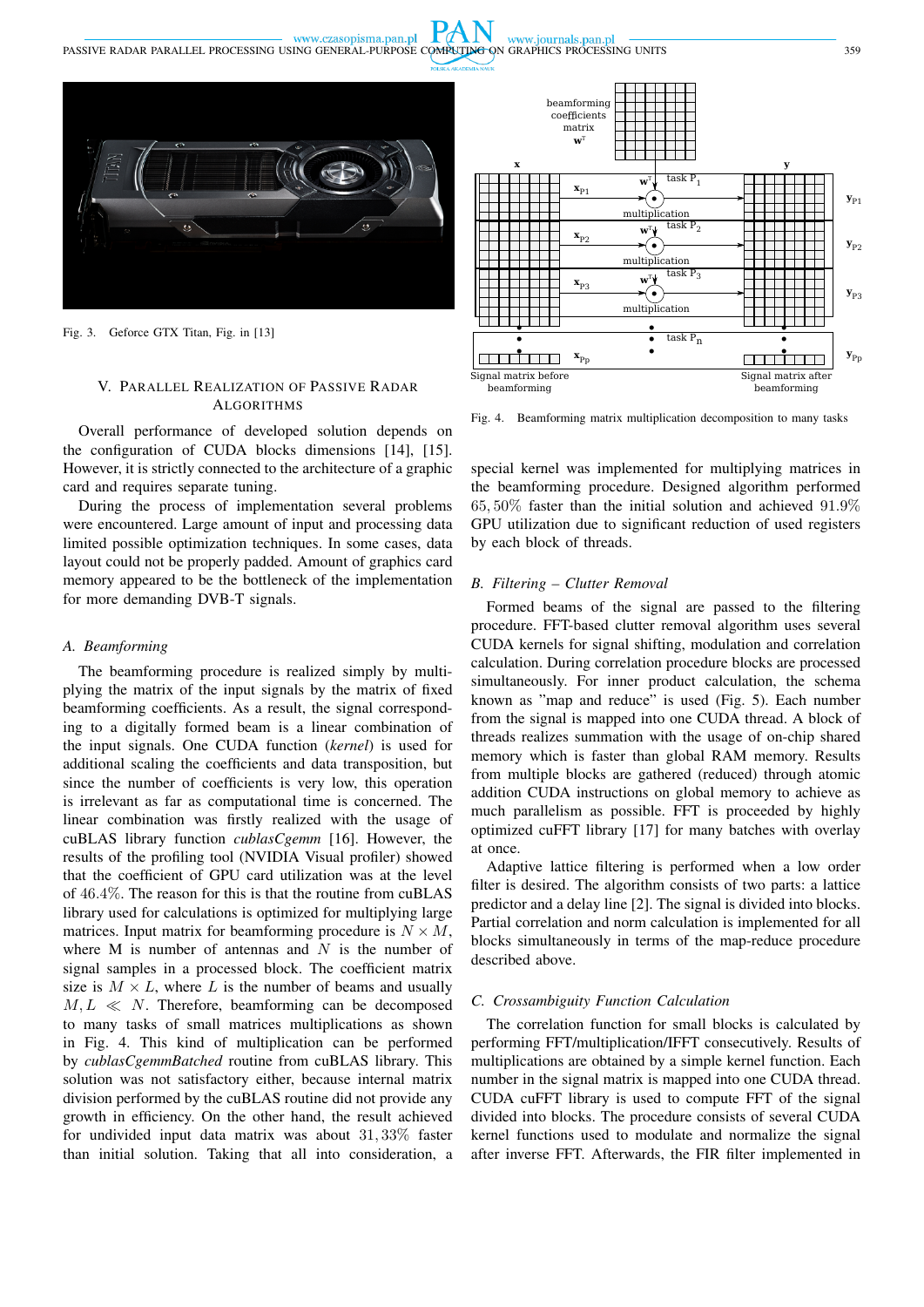



Fig. 5. "Map-reduce" operations

|  |  |   | *. |  |
|--|--|---|----|--|
|  |  |   |    |  |
|  |  | Γ |    |  |
|  |  |   |    |  |
|  |  |   |    |  |
|  |  |   |    |  |
|  |  |   |    |  |

Fig. 6. The schema of the two dimensional CACFAR window. CUT - cell under test, \*1 - window cells, \*2 - guard cells

the CUDA kernel function is used to determine the crossambiguity function results for different accelerations. During optimization steps several changes have been made. The crossambiguity function was firstly computed for all beams simultaneously, but optimization process has shown that better GPU utilization is achieved when one thread computes more output values. One of the optimization techniques was also changing the dimensionality of CUDA blocks and separating the range and velocity dimensions.

# *D. Target Detection*

In the detection procedure, 2-dimensional CACFAR algorithm is used (Fig. 6). A signal matrix is mapped to CUDA threads. Each thread from the block of threads loads a piece of data from 2D input chunk of the signal matrix into faster shared memory of the graphics processor. Then summation and threshold computation is done. Bins of the crossambiguity surface that exceed threshold are written as the result of the algorithm.

For better results the loop unrolling feature provided by the CUDA compiler is used. However, it demands fixed window



Fig. 7. Schema of the extraction procedure

size at compile time. In order to enable parameter change in the runtime phase, the detection function was implemented as a C++ language template. Such a solution is more flexible, as functions can be explicitly generated for desired window sizes at compile time, but provides slightly worse performance results.

Due to high computational requirements of the algorithm, additional detection procedure with a constant threshold was implemented in CUDA C language and can be used for more computationally demanding DVB-T signals. It consists of two kernels, the first of which computes the noise level. The second one indicates if the currently tested value is above the noise level and given detection threshold.

## *E. Target Extraction*

The goal of the extraction is to select target echoes from the detection matrix which exceed the given threshold and connect all echoes that are to be considered as a single target. The schema of the extraction procedure for two targets (number 1 and number 2) is shown in figure 7. The green tone indicates the strength of the target echo. In order to achieve better time results, a simplified algorithm of the extraction that locates local maxima in detection matrix was used. The applied CUDA kernel function is designed to return only those results of the detection matrix that can be considered as target echoes and are local maxima in their neighbourhood. The result of the extraction is copied to CPU memory afterwards.

#### *F. Estimation of Targets Parameters*

The next step of the extraction is the estimation of target parameters. This part of the algorithm is proceeded by CPU and is implemented in C++ language. The main tasks of the estimation procedure is fitting the parabola in the crossambiguity matrix as shown in Fig. 8. However, further optimization steps led to the conclusion that connecting this processing stage to the extraction kernel provides better performance results. Estimated parameters are: bistatic range, velocity, acceleration and azimuth.

#### VI. PERFORMANCE AND ACCURACY RESULTS

Presented results were obtained using computer components listed below:

- Intel(R) Xeon(R) CPU E5-1650 v2 @ 3.50 GHz.
- 64 GB of DDR3 memory.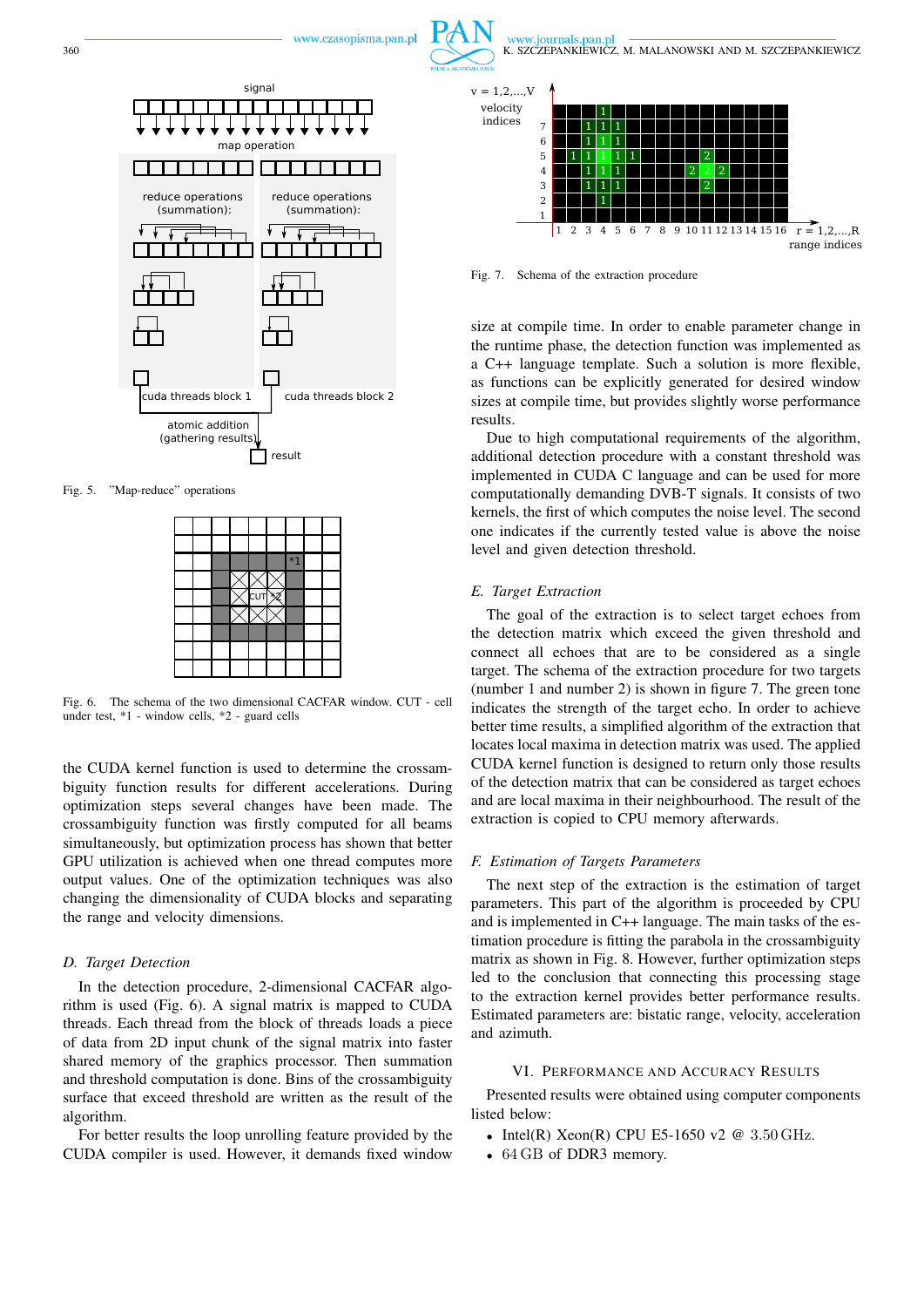www.czasopisma.pan.pl PASSIVE RADAR PARALLEL PROCESSING USING GENERAL-PURPOSE COMPUTING ON GRAPHICS PROCESSING UNITS 361

arguments of crossambiguity<br>function in considered dimension tion in considered dimension crossambiguity function value found target estimated value of the considered paramete fitted parabola

Fig. 8. Fitting Parabola to Crossambiguity Function in One Dimension

- GeForce GTX 780 Ti, CC 3.5, 2880 cores, GPU clock: 928 MHz, memory clock: 3500 MHz, amount of global memory: 3072 MB.
- GeForce GTX TITAN, CC 3.0, 2688 cores, GPU clock: 876 MHz, memory clock: 3004 MHz, amount of global memory: 6143 MB.
- Debian Jessie (Stable), kernel 3.16.
- CUDA Toolkit 7.0.
- NVIDIA Visual Profiler 7.0.

For FM signals processing, GPU with higher clock frequency was used, namely GeForce GTX 780 Ti. Due to higher memory requirements, GeForce GTX TITAN was chosen for DVB-T signal processing.

# *A. Performance Results of Consecutive Processing Stages*

The computation time of the consecutive processing stages was measured. Passive radar and signal parameters studied were:

- Integration time:  $FM 1000 \text{ ms}$ ,  $DVB-T 100 \text{ ms}$ .
- Filter length:  $FM 100$ ,  $DVB-T 1000$ .
- Detection window: 16 reference and 2 guard cells in velocity dimension, 8 reference and 3 guard cells in range dimension.
- Maximum acceleration:  $100 \text{ m/s}^2$ .
- Maximum range: 300 km for FM signals and 50 km for DVB-T signals.
- Maximum velocity:  $1000 \text{ m/s}$ .

Results for FM signal processing are presented in Tab. II. Tab. III contains performance results for CUDA realization of DVB-T signal processing. The long time of detection stage results from the number of crossambiguity matrices for various accelerations. In order to achieve real-time processing for DVB-T signals, either the algorithms have to be deployed to several graphics cards or the number of beams should be reduced.

Due to the fact that extraction and estimation time depends mainly on the number of targets, separate tests were performed. The relationship between execution time of the extraction and the number of detections is presented in Fig. 9. The curve shape result from the parallel realization of computations. After extraction, the estimation procedure is performed on CPU platform. The linear relationship between execution time of the estimation and the number of targets is presented in Fig. 10.

TABLE II PERFORMANCE RESULTS OF PROCESSING STAGES FOR FM SIGNALS (1000 ms INTEGRATION TIME, 7 BEAMS)

www.journals.pan.pl

| Algorithm (FM)                        | Processing time (CUDA C) |
|---------------------------------------|--------------------------|
| Beamforming                           | $0.22 \,\mathrm{ms}$     |
| Filtering                             | $1.63 \,\mathrm{ms}$     |
| Crossambiguity calculation            | $16.89 \,\mathrm{ms}$    |
| Detection (CACFAR)                    | $34.99 \,\mathrm{ms}$    |
| Extraction (approx. 40000 detections) | $3.80 \,\mathrm{ms}$     |
| Estimation (approx. 100 targets)      | 1 <sub>ms</sub>          |
| Overall time                          | $58.53 \,\mathrm{ms}$    |

TABLE III PERFORMANCE RESULTS OF PROCESSING STAGES FOR DVB-T SIGNAL (100 MS INTEGRATION TIME, 7 BEAMS), MAXIMUM ACCELERATION:  $100 \,\mathrm{m/s^2}$ 

| Algorithm (DVB-T)             | Processing time (CUDA C) |
|-------------------------------|--------------------------|
| Beamforming                   | $1.10 \,\mathrm{ms}$     |
| Filtering                     | $12.59 \,\mathrm{ms}$    |
| Crossambiguity calculation    | $177.15 \,\mathrm{ms}$   |
| Detection (CACFAR)            | $164.06 \,\mathrm{ms}$   |
| Extraction (40000 detections) | 3.8 <sub>ms</sub>        |
| Estimation (100 targets)      | 1 ms                     |
| Overall time                  | 359.70 ms                |



Fig. 9. Relationship between execution time of extraction and the number of detections

One of the concerns associated with implementing parallel processing is scalability. If the amount of data to process increases, it should not lead to disproportional increase in the execution time. This behavior was verified by processing varying number of the surveillance beams and measuring the execution time. The results are shown in Fig. 11. There is a linear relationship between the execution time of CUDA processing and the number of beams with the slope coefficient below 1.0. The diagram presents that calculation of data from other beams is executed in parallel.

Several measurements were made in order to investigate relation between execution time of processing in CUDA C language and the radar integration time. Results are presented in Fig. 12. It shows that the integration time enhancement results in a linear increase of the execution time.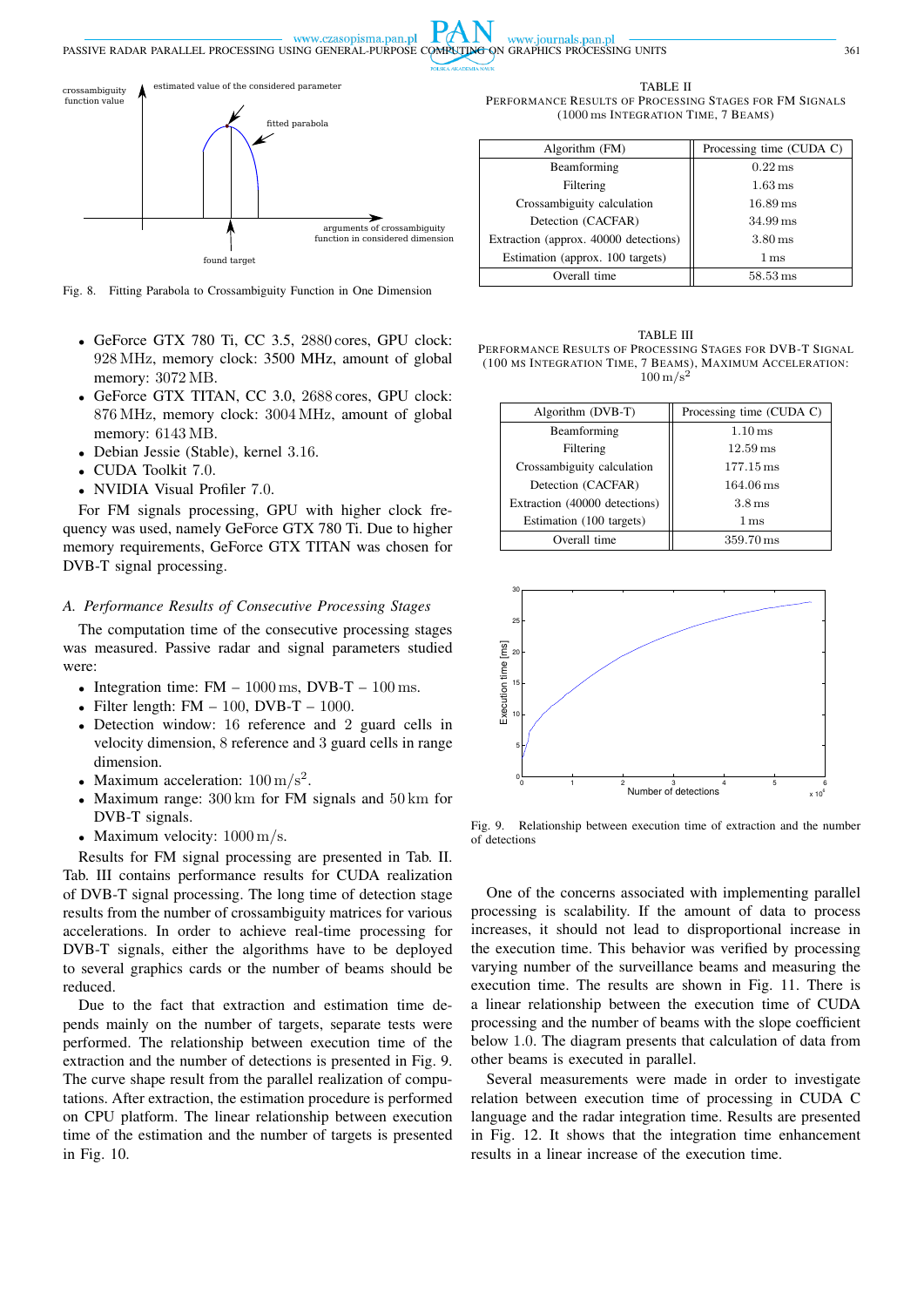www.czasopisma.pan.pl



 $^{\circ}$ 

www.journals.pan.pl



Fig. 10. Relationship between execution time of estimation and the number of targets after extraction procedure



Fig. 11. Relationship between an execution time of CUDA processing and the number of beams (beamforming, filtering, crossambiguity calculation, detection), FM Signal, maximum velocity 1000 m/s, maximum range 400 km



Fig. 12. Relationship between the radar integration time and the execution time of CUDA processing (beamforming, filtering, crossambiguity calculation, detection), FM Signal, maximum velocity 800 m/s, maximum range 300 km

## *B. Accuracy of Results*

All calculations in first five stages of processing were implemented using single precision floating point numbers



Fig. 13. Results of FM signal processing – the example of crossambiguity function and found targets (red crosses)

90

V [m/s] -1000 -800 -600 -400 -200 0 200 400 600 800 1000

to achieve better performance (double precision calculations are several times slower on GPUs). The accuracy after these phases was compared to computations executed in Matlab realization of the passive radar which uses double precision numbers. The accuracy counted as a normalized difference of all data after extraction procedure is at the level of  $10^{-4}$  which is satisfactory in the considered application.

#### *C. Example Test Case of Target Detection and Estimation*

To show some sample results of radar processing, several FM and DVB-T signals with a few target echoes were simulated. Tab. IV lists parameters of simulated targets.

TABLE IV TARGETS PARAMETERS STUDIED IN AN EXAMPLE SIMULATION

| parameter                 | target 1 | target 2 | target 3 |
|---------------------------|----------|----------|----------|
| range $(r)[km]$           | 20       | 45       | 85       |
| velocity $(v)[m/s]$       | 500      | $-880$   | 700      |
| acceleration $(a)[m/s^2]$ | 12       | $-15$    | 10       |
| azimuth $(doa)^{[\circ]}$ | 180      | 90       | 225      |

Results of processing (crossambiguity function for one beam and one acceleration) are shown in Fig. 13 (FM) and Fig. 14 (DVB-T). All found plots are marked with red crosses. Measured processing mean time was: 54.45 ms for FM signal (1 s integration time) and 357.25 ms for DVB-T signal (100 ms integration time).

## VII. CONCLUSION

Real-time processing for passive radars is a computationally demanding task, especially for radars based on DVB-T signal, where a signal bandwidth, and therefore sampling frequency, is much higher than for FM radio. In such a situation the demand is high not only on the computing power, but also data throughput and numerical accuracy.

In this paper effective implementation of passive radar processing on GP-GPUs was presented. It was shown that the performance improvement in comparison to the original Matlab implementation is remarkable. The obtained numerical